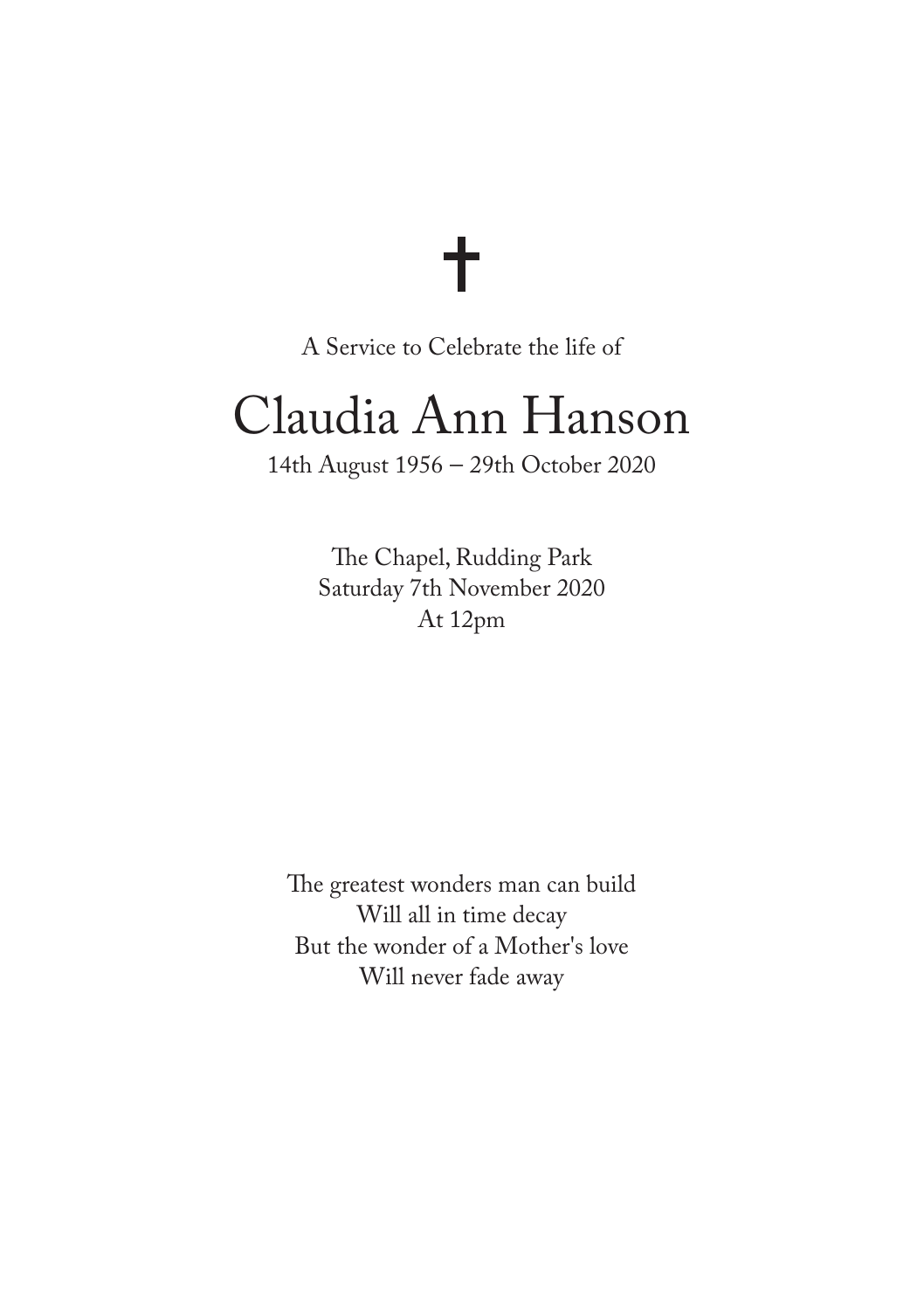

### **Order of Service**

**Entrance Music**

'A Gaelic Blessing' by John Rutter *Sung by The Sladden Singers, directed by Ruth Sladden Organist: Tim Harper*

> **Welcome and Introduction** By the Right Reverend Clive Handford

#### **Hymn**

*Sung by the choir*

Love Divine, all loves excelling, Joy of heaven, to earth come down, Fix in us thy humble dwelling, All thy faithful mercies crown. Jesus, thou art all compassion, Pure unbounded love thou art; Visit us with thy salvation, Enter every trembling heart.

Come, almighty to deliver, Let us all thy grace receive; Suddenly return, and never, Never more thy temples leave. Thee we would be always blessing, Serve thee as thy hosts above, Pray, and praise thee, without ceasing, Glory in thy perfect love.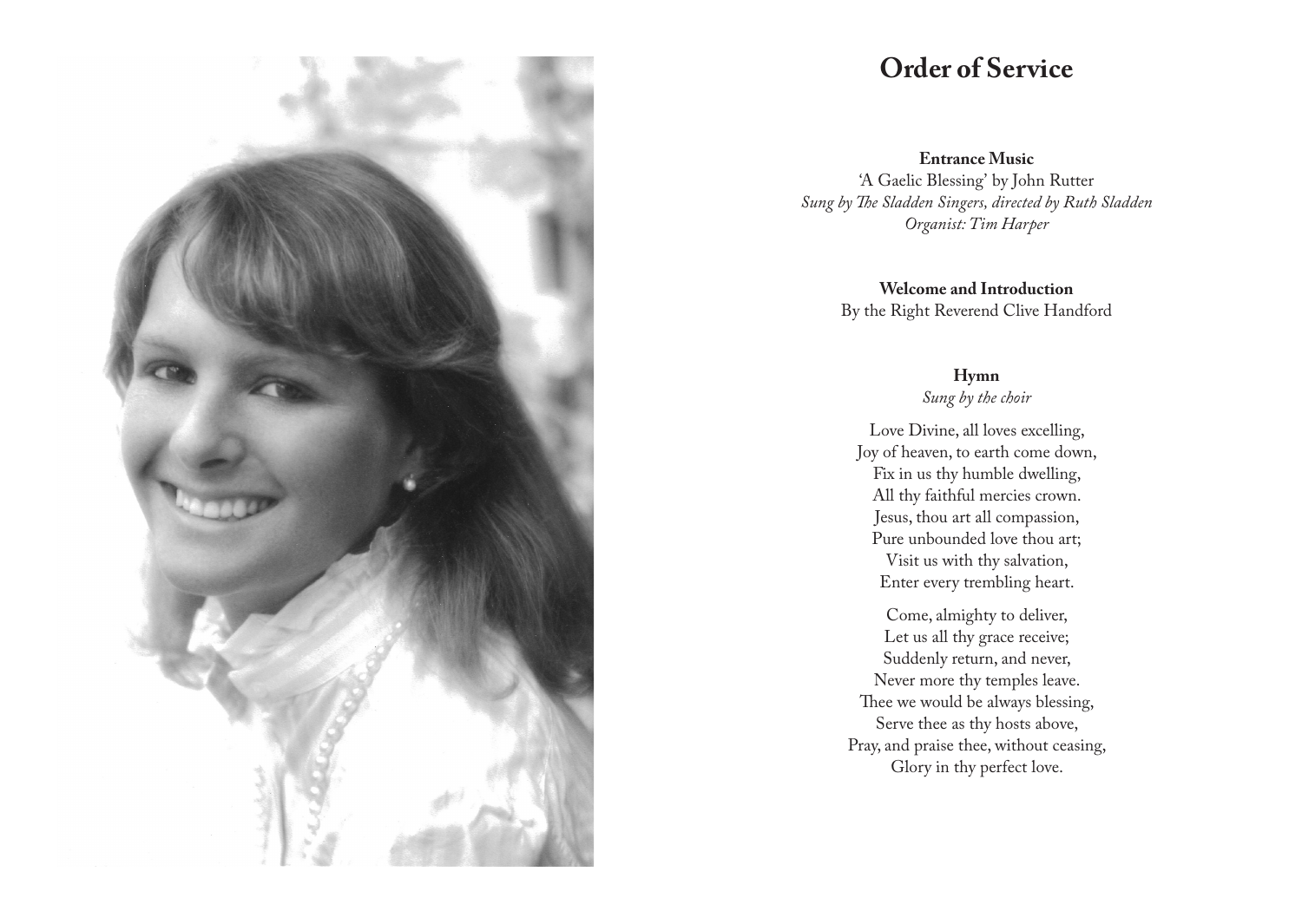Finish then thy new creation Pure and spotless let us be; Let us see thy great salvation, Perfectly restored in thee, Changed from glory into glory, Till in heaven we take our place, Till we cast our crowns before thee, Lost in wonder, love, and praise!

> **Eulogy** By Nigel Sampson

#### **Hymn**

#### *Sung by the choir*

Dear Lord and Father of mankind, Forgive our foolish ways! Re-clothe us in our rightful mind, In purer lives thy service find, In deeper reverence, praise; In deeper reverence, praise.

In simple trust like theirs who heard, Beside the Syrian sea, The gracious calling of the Lord, Let us, like them, without a word, Rise up and follow thee; Rise up and follow thee.

O Sabbath rest by Galilee! O calm of hills above, Where Jesus knelt to share with thee, The silence of eternity, Interpreted by love! Interpreted by love!

Drop thy still dews of quietness, Till all our strivings cease; Take from our souls the strain and stress, And let our ordered lives confess, The beauty of thy peace; The beauty of thy peace.

Breathe through the heats of our desire, Thy coolness and thy balm; Let sense be dumb, let flesh retire; Speak through the earthquake, wind, and fire, O still, small voice of calm; O still, small voice of calm.

#### **'Revelation 21: 1 – 4' read by Nigel Mackintosh**

And I saw a new heaven and a new earth: for the first heaven and the first earth were passed away; and there was no more sea. And I saw the holy city, new Jerusalem, coming down from God out of heaven, prepared as a bride adorned for her husband. And I heard a great voice out of heaven saying, Behold, the tabernacle of God is with men, and he will dwell with them, and they shall be his people, and God himself shall be with them, and be their God. And God shall wipe away all tears from their eyes; and there shall be no more death, neither sorrow, nor crying, neither shall there be any more pain: for the former things are passed away.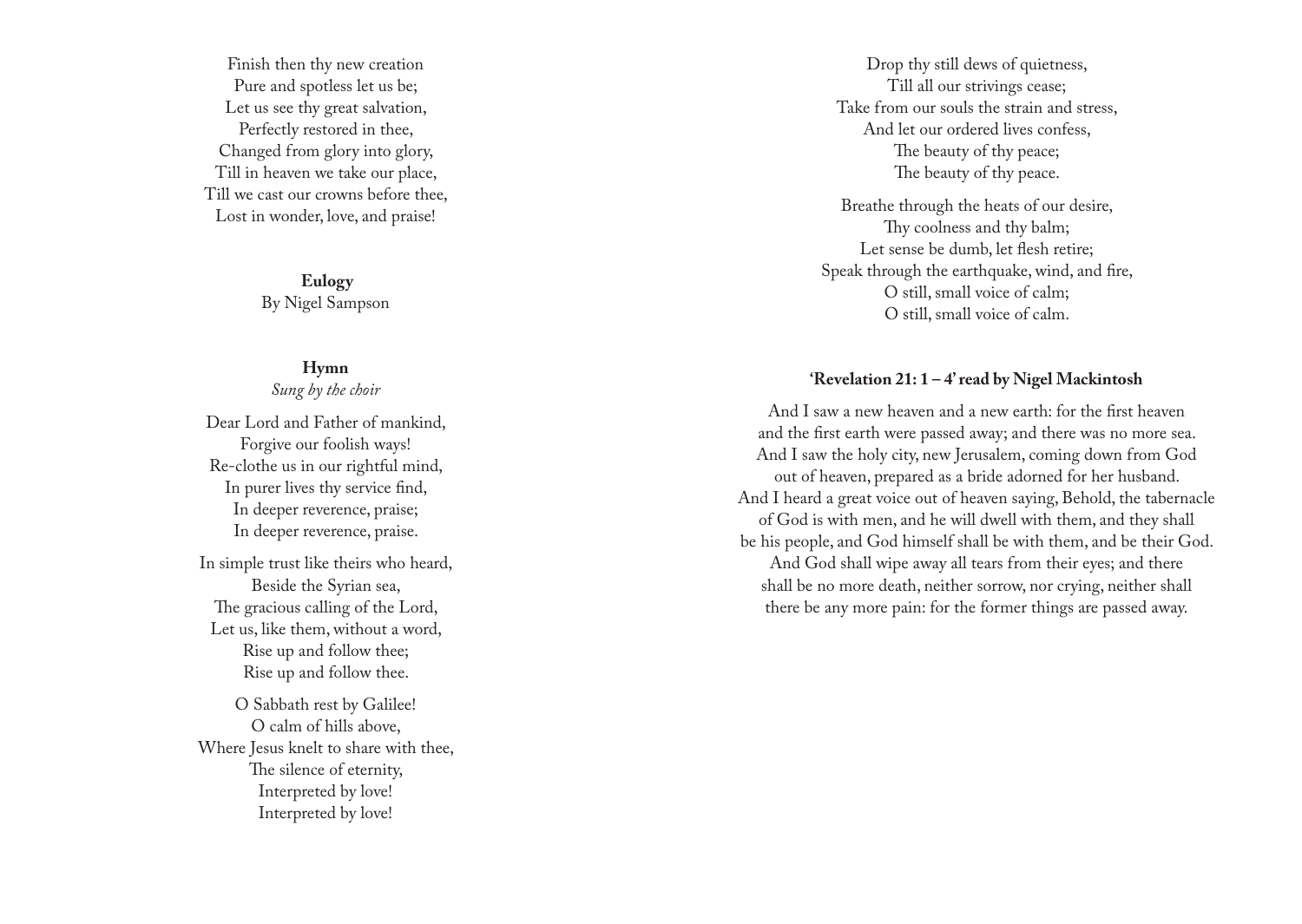#### **'God's Garden' read by Toby Hanson**

God looked around his garden And found an empty place, He then looked down upon the earth And saw your tired face. He put his arms around you And lifted you to rest. God's garden must be beautiful He always takes the best. He knew that you were suffering He knew you were in pain. He knew that you would never Get well on earth again. He saw the road was getting rough And the hills were hard to climb. So he closed your weary eyelids And whispered, 'Peace be Thine'. It broke our hearts to lose you But you didn't go alone, For part of us went with you The day God called you home.

#### **Prayers**

#### **Lord's Prayer**

Our Father, who art in heaven, hallowed be thy name; thy kingdom come; thy will be done; on earth as it is in heaven. Give us this day our daily bread, and forgive us our trespasses, as we forgive those who trespass against us. And lead us not into temptation, but deliver us from evil. For thine is the kingdom, the power and the glory, forever and ever. Amen.

> **Moment of Reflection** 'Pie Jesu' sung by the choir

#### **Hymn** *Sung by the choir*

And did those feet in ancient time Walk upon England's mountains green? And was the holy Lamb of God On England's pleasant pastures seen? And did the countenance divine Shine forth upon our clouded hills? And was Jerusalem builded here Among those dark satanic mills?

Bring me my bow of burning gold! Bring me my arrows of desire! Bring me my spear: o clouds unfold! Bring me my chariots of fire! I will not cease from mental fight; Nor shall my sword sleep in my hand Till we have built Jerusalem In England's green and pleasant land.

#### **The Commendation**

**The Dismissal**

**Final Blessing**

**Recessional Music** 'Dancing on the Ceiling' by Lionel Richie

All donations to Marie Curie